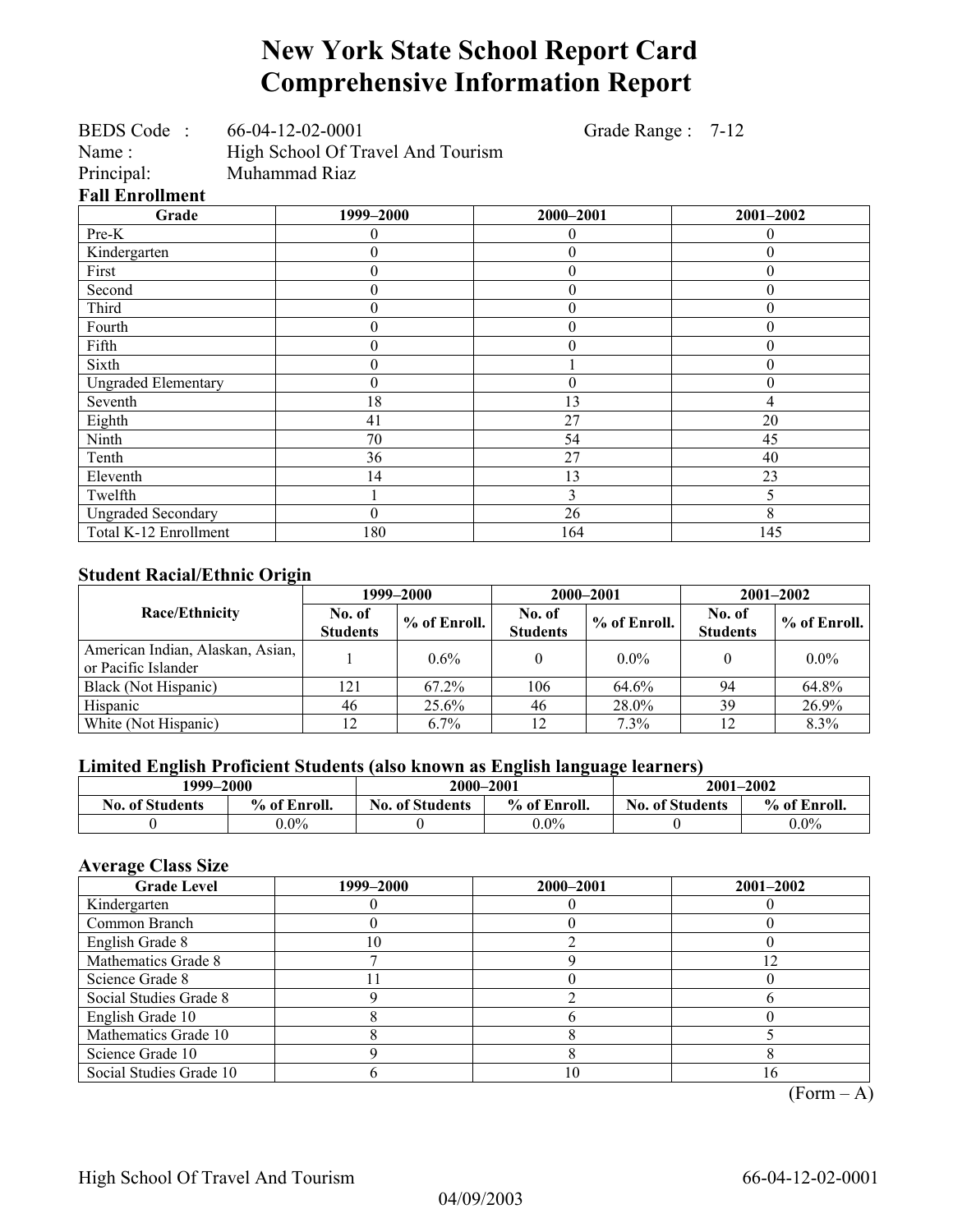### **District Need to Resource Capacity Category**

| <b>N/RC Category</b> | <b>Description</b>                                                                                 |
|----------------------|----------------------------------------------------------------------------------------------------|
|                      | This is a school district with average student needs in relation to<br>district resource capacity. |

### **Similar School Group and Description**

| <b>Similar School Group</b> | <b>Description</b>                                                                                              |
|-----------------------------|-----------------------------------------------------------------------------------------------------------------|
| 56                          | All schools in this group are in institutional school districts. These<br>schools serve special needs students. |

All schools within the same N/RC category are divided into three similar school groups defined by the percentage of students in the school who are eligible for the free-lunch program and/or who are limited English proficient (also known as English language learners).

#### **Attendance and Suspension**

|                               | 1998–1999       |         |                 | 1999–2000 | 2000-2001       |         |
|-------------------------------|-----------------|---------|-----------------|-----------|-----------------|---------|
|                               | No. of          | $%$ of  | No. of          | $%$ of    | No. of          | $%$ of  |
|                               | <b>Students</b> | Enroll. | <b>Students</b> | Enroll.   | <b>Students</b> | Enroll. |
| <b>Annual Attendance Rate</b> |                 | 99.0%   |                 | 99.0%     |                 | 98.7%   |
| <b>Student Suspensions</b>    |                 | $0.0\%$ |                 | $0.0\%$   |                 | 2.4%    |

## **Student Socioeconomic and Stability Indicators**

## **(Percent of Enrollment)**

|                          | 1999–2000  | 2000-2001    | $2001 - 2002$ |
|--------------------------|------------|--------------|---------------|
| <b>Free Lunch</b>        | $100.0\%$  | $100.0\%$    | 97.2%         |
| <b>Reduced Lunch</b>     | $0.0\%$    | $0.0\%$      | $0.0\%$       |
| <b>Public Assistance</b> | $91-100\%$ | $91 - 100\%$ | $91 - 100\%$  |
| <b>Student Stability</b> |            | $0\%$        | 60%           |

### **Staff Counts**

| Staff                                 | $2001 - 2002$ |
|---------------------------------------|---------------|
| <b>Total Teachers</b>                 | 23            |
| <b>Total Other Professional Staff</b> |               |
| <b>Total Paraprofessionals</b>        | ΝA            |
| Teaching out of Certification*        |               |
| Teachers with Temporary Licenses      |               |

\*Teaching out of certification more than on an incidental basis. Teachers with temporary licenses are also counted as teaching out of certification.

 $(Form - B)$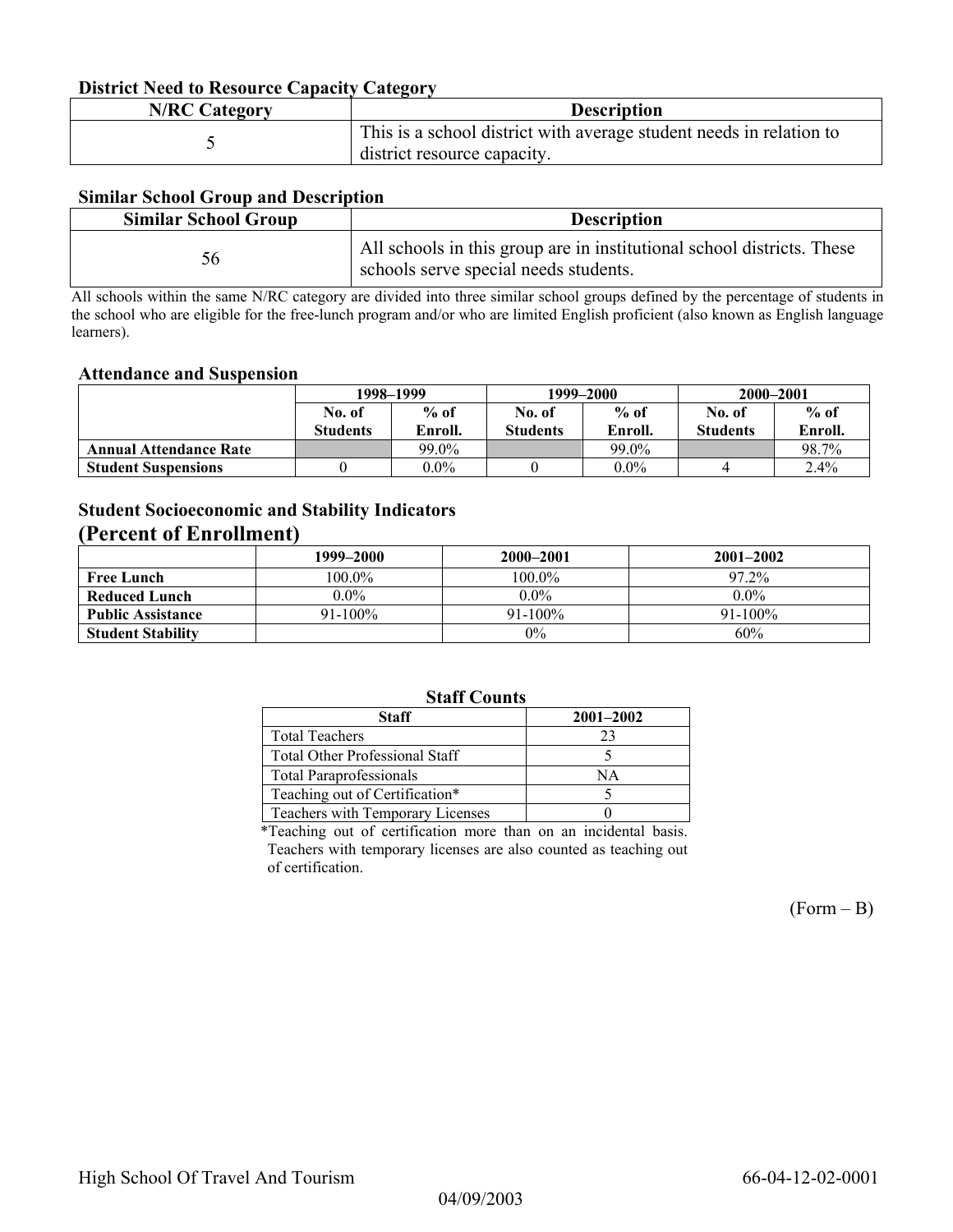# **High School Graduates and Noncompleters**

|                               | mga senyor sragaato narang regents Dipromas<br>1999–2000 |                                   |                                                    |                       | 2000-2001                         |                                                    |                | $2001 - 2002$                     |                                                    |  |
|-------------------------------|----------------------------------------------------------|-----------------------------------|----------------------------------------------------|-----------------------|-----------------------------------|----------------------------------------------------|----------------|-----------------------------------|----------------------------------------------------|--|
|                               | <b>Total</b><br>Grads                                    | <b>Regents</b><br><b>Diplomas</b> | $\frac{6}{9}$<br><b>Regents</b><br><b>Diplomas</b> | <b>Total</b><br>Grads | <b>Regents</b><br><b>Diplomas</b> | $\frac{6}{6}$<br><b>Regents</b><br><b>Diplomas</b> | Total<br>Grads | <b>Regents</b><br><b>Diplomas</b> | $\frac{0}{0}$<br><b>Regents</b><br><b>Diplomas</b> |  |
| General<br>Education          |                                                          |                                   | $0\%$                                              | 0                     |                                   | $0\%$                                              | 0              |                                   | $0\%$                                              |  |
| Students with<br>Disabilities |                                                          |                                   | $0\%$                                              | 2                     | $\theta$                          | $0\%$                                              |                |                                   | $0\%$                                              |  |
| All Students                  |                                                          |                                   | $0\%$                                              |                       |                                   | $0\%$                                              |                |                                   | $0\%$                                              |  |

## **High School Graduates Earning Regents Diplomas\***

\*Only students awarded local diplomas (including local diplomas with Regents endorsements) are counted as high school graduates. Data reported for the 1999–2000 and 2000–2001 school years include August, January, and June graduates. Data reported for the 2001–2002 school year include only January and June graduates.

### **Distribution of 2001–2002 Graduates (All Students)**

|               | To 4-vear<br>College | To 2-year<br>College | <b>To Other Post-</b><br>Secondary | <b>To the Military</b> | Emplovment | Other |
|---------------|----------------------|----------------------|------------------------------------|------------------------|------------|-------|
| <b>Number</b> |                      |                      |                                    |                        |            |       |
| Percent       | $100\%$              | 0%                   | $0\%$                              | $0\%$                  | $0\%$      | 0%    |

### **Number of High School Completers with Disabilities in 2001–2002**

| Graduates*<br>'a) | <b>Regents</b><br><b>Diplomas</b><br>Ъ) | <b>IEP Diplomas</b><br>or Certificates<br>c | All 2001-2002<br><b>Completers</b><br>$(a+c)$ |
|-------------------|-----------------------------------------|---------------------------------------------|-----------------------------------------------|
|                   |                                         |                                             |                                               |

\*Local Diplomas (including local diplomas with Regents endorsements)

#### **High School Noncompletion Rates**

|                     |                            | 1999-2000       |         | 2000-2001       |         | $2001 - 2002$   |         |
|---------------------|----------------------------|-----------------|---------|-----------------|---------|-----------------|---------|
|                     |                            | No. of          | $%$ of  | No. of          | $%$ of  | No. of          | $%$ of  |
|                     |                            | <b>Students</b> | Enroll. | <b>Students</b> | Enroll. | <b>Students</b> | Enroll. |
| General-            | Dropped Out                |                 |         |                 |         | $\left($        | $0.0\%$ |
| <b>Education</b>    | Entered GED Program*       |                 |         |                 |         | $\Omega$        | $0.0\%$ |
| <b>Students</b>     | <b>Total Noncompleters</b> |                 |         |                 |         | $\theta$        | $0.0\%$ |
| <b>Students</b>     | Dropped Out                |                 |         |                 |         | $\Omega$        | $0.0\%$ |
| with                | Entered GED Program*       |                 |         |                 |         |                 | $0.0\%$ |
| <b>Disabilities</b> | <b>Total Noncompleters</b> |                 |         |                 |         |                 | $0.0\%$ |
| All                 | Dropped Out                |                 | $0.0\%$ |                 | $0.0\%$ |                 | $0.0\%$ |
| <b>Students</b>     | Entered GED Program*       |                 | $0.0\%$ |                 | $0.0\%$ | $\theta$        | $0.0\%$ |
|                     | <b>Total Noncompleters</b> |                 | $0.0\%$ |                 | $0.0\%$ | 0               | $0.0\%$ |

\*The number and percentage of students who left K-12, diploma-bound systems and entered an alternative program leading to a high school equivalency diploma.

 $(Form - C)$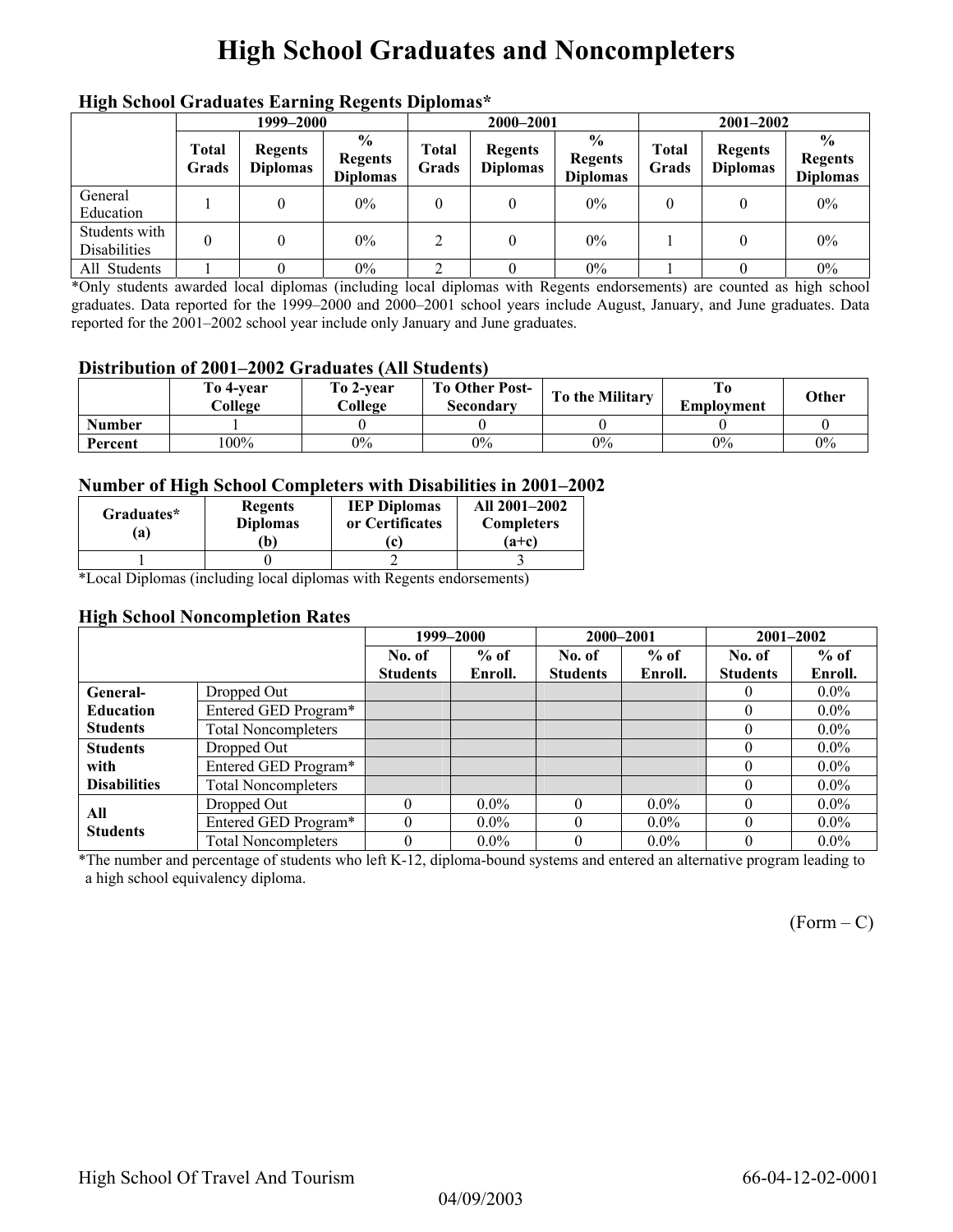# **Regents Competency Tests**

## **General-Education Students**

| <b>Test</b>        |                   | 1999–2000 |                   | 2000-2001 | $2001 - 2002$     |           |
|--------------------|-------------------|-----------|-------------------|-----------|-------------------|-----------|
|                    | <b>No. Tested</b> | % Passing | <b>No. Tested</b> | % Passing | <b>No. Tested</b> | % Passing |
| <b>Mathematics</b> |                   | $0\%$     |                   | $0\%$     |                   | $0\%$     |
| Science            |                   | $0\%$     |                   | 0%        |                   | $0\%$     |
| Reading            |                   | $0\%$     |                   | 0%        |                   | $0\%$     |
| Writing            |                   | $0\%$     |                   | 0%        |                   | $0\%$     |
| Global Studies     |                   | $0\%$     |                   | 0%        |                   | $0\%$     |
| U.S. Hist & Gov't  |                   | $0\%$     |                   | 0%        |                   | $0\%$     |

## **Students with Disabilities**

| <b>Test</b>       |                   | 1999–2000 |            | 2000-2001 | $2001 - 2002$     |           |  |
|-------------------|-------------------|-----------|------------|-----------|-------------------|-----------|--|
|                   | <b>No. Tested</b> | % Passing | No. Tested | % Passing | <b>No. Tested</b> | % Passing |  |
| Mathematics       | 60                | 40%       | 70         | 47%       | 68                | 37%       |  |
| Science           | 61                | 36%       | 77         | 39%       | 68                | 31%       |  |
| Reading           | l6                | 62%       |            |           | 10                | 90%       |  |
| Writing           |                   | 40%       |            |           |                   | 43%       |  |
| Global Studies    | 27                | 19%       | 30         | 7%        | 25                | 16%       |  |
| U.S. Hist & Gov't |                   | 12%       |            | 0%        |                   | 44%       |  |

 $(Form - E)$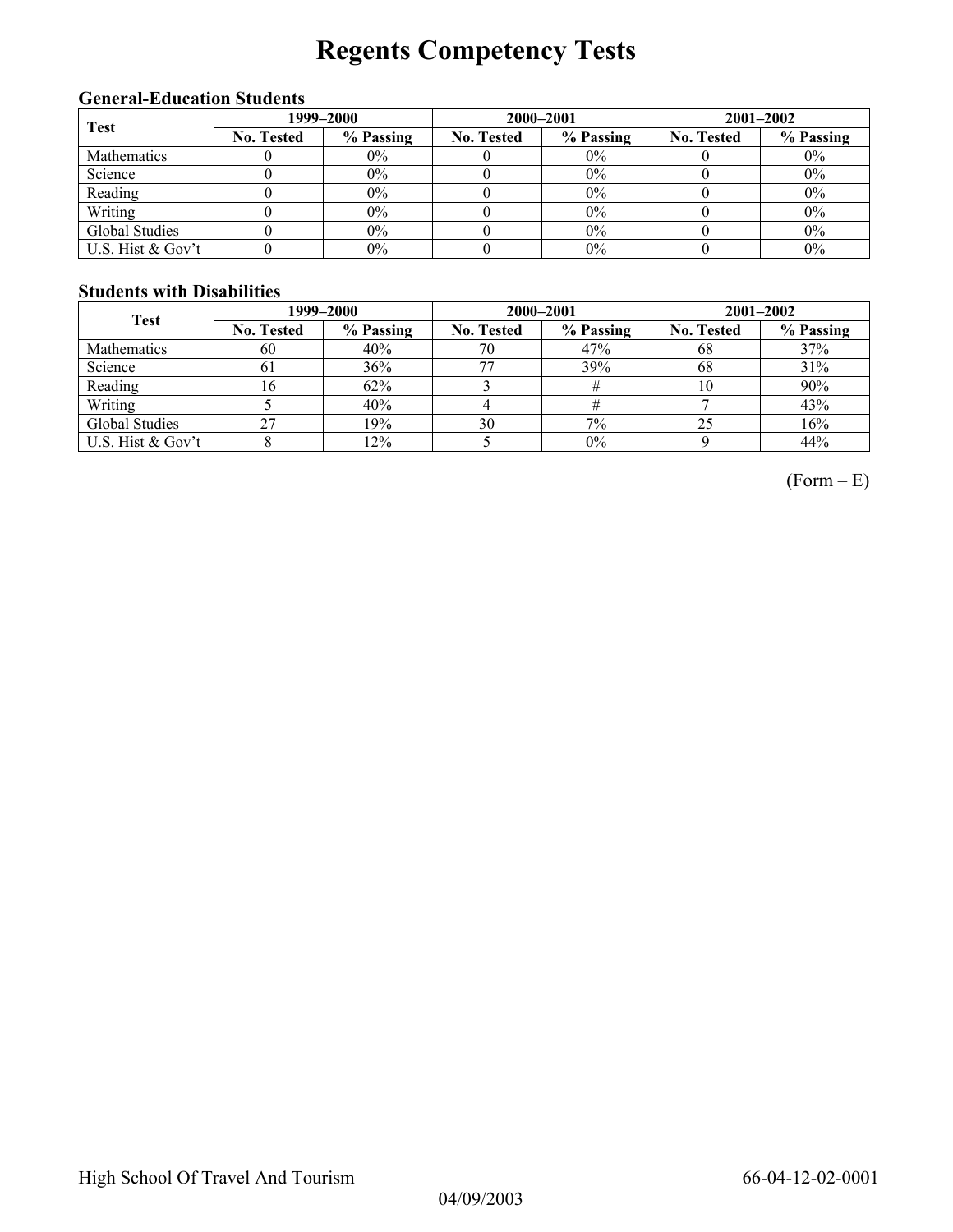# **Regents Examinations**

|                                                             | <b>All Students</b><br><b>Students with Disabilities</b>                                            |                              |                                                 |                  |                  |                  |  |  |  |  |  |
|-------------------------------------------------------------|-----------------------------------------------------------------------------------------------------|------------------------------|-------------------------------------------------|------------------|------------------|------------------|--|--|--|--|--|
|                                                             | 2000                                                                                                | 2001                         | 2002                                            | 2000             | 2001             | 2002             |  |  |  |  |  |
|                                                             |                                                                                                     | <b>Comprehensive English</b> |                                                 |                  |                  |                  |  |  |  |  |  |
| Number Tested                                               | 17                                                                                                  | 7                            | 12                                              | 17               | $\overline{7}$   | 12               |  |  |  |  |  |
| Number Scoring 55-100                                       | 11                                                                                                  | 5                            | $\overline{3}$                                  | 11               | 5                | $\overline{3}$   |  |  |  |  |  |
| Number Scoring 65-100                                       | 6                                                                                                   | 3                            | 1                                               | 6                | 3                | 1                |  |  |  |  |  |
| Number Scoring 85-100                                       | $\mathbf{0}$                                                                                        | $\mathbf{1}$                 | 1                                               | $\mathbf{0}$     | $\mathbf{1}$     | $\mathbf{1}$     |  |  |  |  |  |
| Percentage of Tested Scoring 55-100                         | 65%                                                                                                 | 71%                          | 25%                                             | 65%              | 71%              | 25%              |  |  |  |  |  |
| Percentage of Tested Scoring 65-100                         | 35%                                                                                                 | 43%                          | 8%                                              | 35%              | 43%              | 8%               |  |  |  |  |  |
| Percentage of Tested Scoring 85-100                         | $0\%$                                                                                               | 14%                          | 8%                                              | $0\%$            | 14%              | $8\%$            |  |  |  |  |  |
|                                                             |                                                                                                     |                              |                                                 |                  |                  |                  |  |  |  |  |  |
| Number Tested                                               | Sequential Mathematics, Course I (last administered January 2002)<br>14<br>23<br>23<br>6<br>14<br>6 |                              |                                                 |                  |                  |                  |  |  |  |  |  |
| Number Scoring 55-100                                       | $\mathbf{1}$                                                                                        | 10                           | $\overline{2}$                                  | $\mathbf{1}$     | 10               | $\overline{2}$   |  |  |  |  |  |
| Number Scoring 65-100                                       | $\mathbf{1}$                                                                                        | $\mathbf{1}$                 | $\mathbf{0}$                                    | $\mathbf{1}$     | $\mathbf{1}$     | $\boldsymbol{0}$ |  |  |  |  |  |
| Number Scoring 85-100                                       | $\mathbf{0}$                                                                                        | $\mathbf{0}$                 | $\mathbf{0}$                                    | $\boldsymbol{0}$ | $\boldsymbol{0}$ | $\mathbf{0}$     |  |  |  |  |  |
| Percentage of Tested Scoring 55-100                         | 7%                                                                                                  | 43%                          | $33\frac{6}{6}$                                 | 7%               | 43%              | 33%              |  |  |  |  |  |
| Percentage of Tested Scoring 65-100                         | 7%                                                                                                  | 4%                           | 0%                                              | 7%               | 4%               | $0\%$            |  |  |  |  |  |
| Percentage of Tested Scoring 85-100                         | $0\%$                                                                                               | $0\%$                        | $0\%$                                           | $0\%$            | $0\%$            | $0\%$            |  |  |  |  |  |
| <b>Mathematics A</b>                                        |                                                                                                     |                              |                                                 |                  |                  |                  |  |  |  |  |  |
| Number Tested                                               | $\boldsymbol{0}$                                                                                    | $\theta$                     | 12                                              | $\boldsymbol{0}$ | $\boldsymbol{0}$ | 12               |  |  |  |  |  |
| Number Scoring 55-100                                       | $\mathbf{0}$                                                                                        | $\mathbf{0}$                 | $\mathbf{0}$                                    | $\mathbf{0}$     | $\mathbf{0}$     | $\mathbf{0}$     |  |  |  |  |  |
| Number Scoring 65-100                                       | $\mathbf{0}$                                                                                        | $\overline{0}$               | $\boldsymbol{0}$                                | $\mathbf{0}$     | $\boldsymbol{0}$ | $\boldsymbol{0}$ |  |  |  |  |  |
| Number Scoring 85-100                                       | $\mathbf{0}$                                                                                        | $\overline{0}$               | $\boldsymbol{0}$                                | $\mathbf{0}$     | $\mathbf{0}$     | $\mathbf{0}$     |  |  |  |  |  |
| Percentage of Tested Scoring 55-100                         | $0\%$                                                                                               | $0\%$                        | $0\%$                                           | $0\%$            | $0\%$            | $0\%$            |  |  |  |  |  |
| Percentage of Tested Scoring 65-100                         | $0\%$                                                                                               | $0\%$                        | 0%                                              | $0\%$            | $0\%$            | $0\%$            |  |  |  |  |  |
| Percentage of Tested Scoring 85-100                         | 0%                                                                                                  | 0%                           | 0%                                              | $0\%$            | $0\%$            | $0\%$            |  |  |  |  |  |
|                                                             |                                                                                                     |                              | Global Studies (last administered January 2000) |                  |                  |                  |  |  |  |  |  |
| Number Tested                                               | $\mathbf{0}$                                                                                        |                              |                                                 | $\mathbf{0}$     |                  |                  |  |  |  |  |  |
| Number Scoring 55-100                                       | $\mathbf{0}$                                                                                        |                              |                                                 | $\boldsymbol{0}$ |                  |                  |  |  |  |  |  |
| Number Scoring 65-100                                       | $\overline{0}$                                                                                      |                              |                                                 | $\boldsymbol{0}$ |                  |                  |  |  |  |  |  |
| Number Scoring 85-100                                       | $\overline{0}$                                                                                      |                              |                                                 | $\overline{0}$   |                  |                  |  |  |  |  |  |
| Percentage of Tested Scoring 55-100                         | $0\%$                                                                                               |                              |                                                 | $0\%$            |                  |                  |  |  |  |  |  |
| Percentage of Tested Scoring 65-100                         | $0\%$                                                                                               |                              |                                                 | $0\%$            |                  |                  |  |  |  |  |  |
| Percentage of Tested Scoring 85-100                         | 0%                                                                                                  |                              |                                                 | 0%               |                  |                  |  |  |  |  |  |
| Global History and Geography (first administered June 2000) |                                                                                                     |                              |                                                 |                  |                  |                  |  |  |  |  |  |
| Number Tested                                               | 4                                                                                                   | 20                           | 34                                              | 4                | 20               | 34               |  |  |  |  |  |
| Number Scoring 55-100                                       | #                                                                                                   | 6                            | 9                                               | $\overline{\#}$  | 6                | 9                |  |  |  |  |  |
| Number Scoring 65-100                                       | $\overline{\#}$                                                                                     | $\overline{4}$               | $\overline{\mathbf{3}}$                         | $\overline{\#}$  | $\overline{4}$   | $\overline{3}$   |  |  |  |  |  |
| Number Scoring 85-100                                       | $\#$                                                                                                | $\mathbf{0}$                 | $\mathbf{0}$                                    | $\#$             | $\mathbf{0}$     | $\overline{0}$   |  |  |  |  |  |
| Percentage of Tested Scoring 55-100                         | #                                                                                                   | 30%                          | 26%                                             | $\overline{\#}$  | 30%              | 26%              |  |  |  |  |  |
| Percentage of Tested Scoring 65-100                         | $\#$                                                                                                | 20%                          | 9%                                              | #                | 20%              | 9%               |  |  |  |  |  |
| Percentage of Tested Scoring 85-100                         | $\#$                                                                                                | $0\%$                        | 0%                                              | $\overline{\#}$  | $0\%$            | 0%               |  |  |  |  |  |

(Form – F)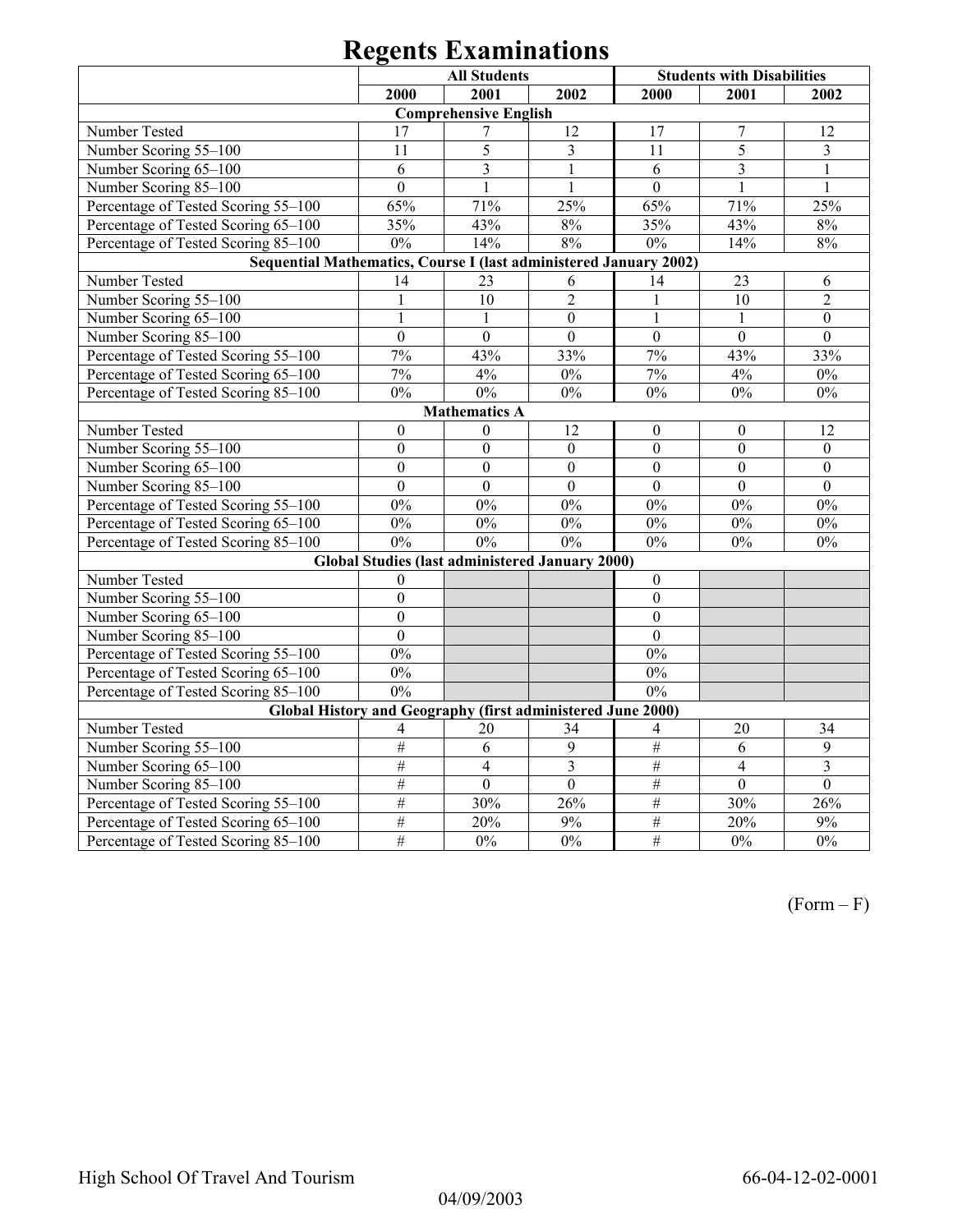# **Regents Examinations**

|                                                               | <b>All Students</b> |                                                   |                  |                 | <b>Students with Disabilities</b> |                |
|---------------------------------------------------------------|---------------------|---------------------------------------------------|------------------|-----------------|-----------------------------------|----------------|
|                                                               | 2000                | 2001                                              | 2002             | 2000            | 2001                              | 2002           |
| U.S. History and Government (last administered January 2001)  |                     |                                                   |                  |                 |                                   |                |
| Number Tested                                                 | 2                   |                                                   |                  | 2               | 1                                 |                |
| Number Scoring 55-100                                         | #                   | $\#$                                              |                  | $\#$            | $\#$                              |                |
| Number Scoring 65-100                                         | #                   | $\#$                                              |                  | $\overline{\#}$ | #                                 |                |
| Number Scoring 85-100                                         | #                   | $\#$                                              |                  | #               | $\overline{\#}$                   |                |
| Percentage of Tested Scoring 55-100                           | #                   | #                                                 |                  | #               | $\overline{\#}$                   |                |
| Percentage of Tested Scoring 65-100                           | #                   | #                                                 |                  | #               | #                                 |                |
| Percentage of Tested Scoring 85-100                           | #                   | #                                                 |                  | #               | #                                 |                |
| U.S. History and Government (first administered June 2001)    |                     |                                                   |                  |                 |                                   |                |
| Number Tested                                                 |                     |                                                   | 8                |                 | 1                                 | 8              |
| Number Scoring 55-100                                         |                     | #                                                 | 3                |                 | $\#$                              | 3              |
| Number Scoring 65-100                                         |                     | $\#$                                              | $\overline{2}$   |                 | #                                 | $\overline{2}$ |
| Number Scoring 85-100                                         |                     | #                                                 | $\mathbf{0}$     |                 | $\#$                              | $\mathbf{0}$   |
| Percentage of Tested Scoring 55-100                           |                     | $\#$                                              | 38%              |                 | #                                 | 38%            |
| Percentage of Tested Scoring 65-100                           |                     | #                                                 | 25%              |                 | $\#$                              | $25\sqrt{0}$   |
| Percentage of Tested Scoring 85-100                           |                     | #                                                 | 0%               |                 | #                                 | $0\%$          |
|                                                               |                     | Living Environment (first administered June 2001) |                  |                 |                                   |                |
| Number Tested                                                 |                     | 3                                                 | 5                |                 | $\overline{\mathbf{3}}$           | 5              |
| Number Scoring 55-100                                         |                     | #                                                 | 5                |                 | $\overline{\#}$                   | 5              |
| Number Scoring 65-100                                         |                     | #                                                 | 5                |                 | $\#$                              | 5              |
| Number Scoring 85-100                                         |                     | #                                                 | $\overline{0}$   |                 | $\overline{\#}$                   | $\theta$       |
| Percentage of Tested Scoring 55-100                           |                     | $\#$                                              | 100%             |                 | $\overline{\#}$                   | 100%           |
| Percentage of Tested Scoring 65-100                           |                     | $\#$                                              | 100%             |                 | #                                 | 100%           |
| Percentage of Tested Scoring 85-100                           |                     | #                                                 | 0%               |                 | $\overline{\#}$                   | $0\%$          |
| Physical Setting/Earth Science (first administered June 2001) |                     |                                                   |                  |                 |                                   |                |
| Number Tested                                                 |                     | $\overline{2}$                                    | 5                |                 | $\overline{2}$                    | 5              |
| Number Scoring 55-100                                         |                     | $\#$                                              | $\overline{2}$   |                 | $\#$                              | $\overline{2}$ |
| Number Scoring 65-100                                         |                     | $\#$                                              | $\boldsymbol{0}$ |                 | $\#$                              | $\theta$       |
| Number Scoring 85-100                                         |                     | #                                                 | $\mathbf{0}$     |                 | $\overline{\#}$                   | $\theta$       |
| Percentage of Tested Scoring 55-100                           |                     | $\#$                                              | 40%              |                 | $\overline{\#}$                   | 40%            |
| Percentage of Tested Scoring 65-100                           |                     | $\#$                                              | $0\%$            |                 | $\#$                              | $0\%$          |
| Percentage of Tested Scoring 85-100                           |                     | #                                                 | 0%               |                 | $\overline{\#}$                   | 0%             |

 $(Form - G)$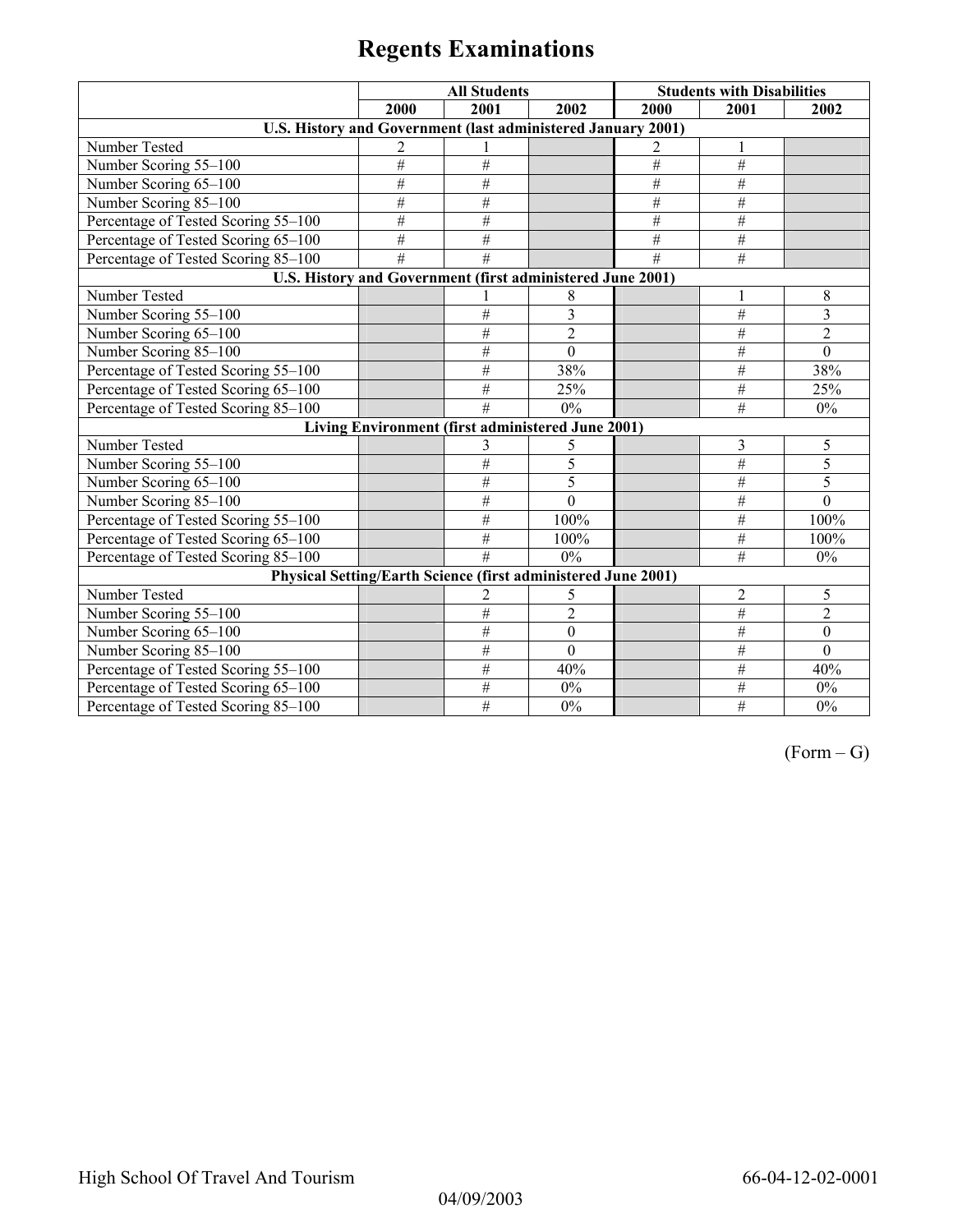# **Average Grade Enrollment**

### **All Students**

| Year | Grade 9<br><b>Enrollment</b><br>(June) | Grade 10<br><b>Enrollment</b><br>(June) | Grade 11<br><b>Enrollment</b><br>(June) | Grade 12<br><b>Enrollment</b><br>(June) | $AGE^*$ |
|------|----------------------------------------|-----------------------------------------|-----------------------------------------|-----------------------------------------|---------|
| 2000 |                                        | 26                                      | 10                                      |                                         |         |
| 2001 | э                                      | 29                                      |                                         |                                         | 23      |
| 2002 | 54                                     | IJ                                      |                                         |                                         | 27      |

\*In schools with no grade 9–12 enrollment, AGE is the grade 8 enrollment as reported through LEAP.

#### **Students with Disabilities**

| Year | Grade 9<br><b>Enrollment</b><br>(June) | <b>Grade 10</b><br><b>Enrollment</b><br>(June) | Grade 11<br><b>Enrollment</b><br>(June) | Grade 12<br><b>Enrollment</b><br>(June) | $AGE^*$ |
|------|----------------------------------------|------------------------------------------------|-----------------------------------------|-----------------------------------------|---------|
| 2000 | 37                                     | 26                                             | 10                                      |                                         |         |
| 2001 | 31                                     | 29                                             |                                         |                                         | 23      |
| 2002 | 54                                     | υı                                             |                                         |                                         | 27      |

\*In schools with no grade 9–12 enrollment, AGE is the grade 8 enrollment as reported through LEAP.

(Form – H)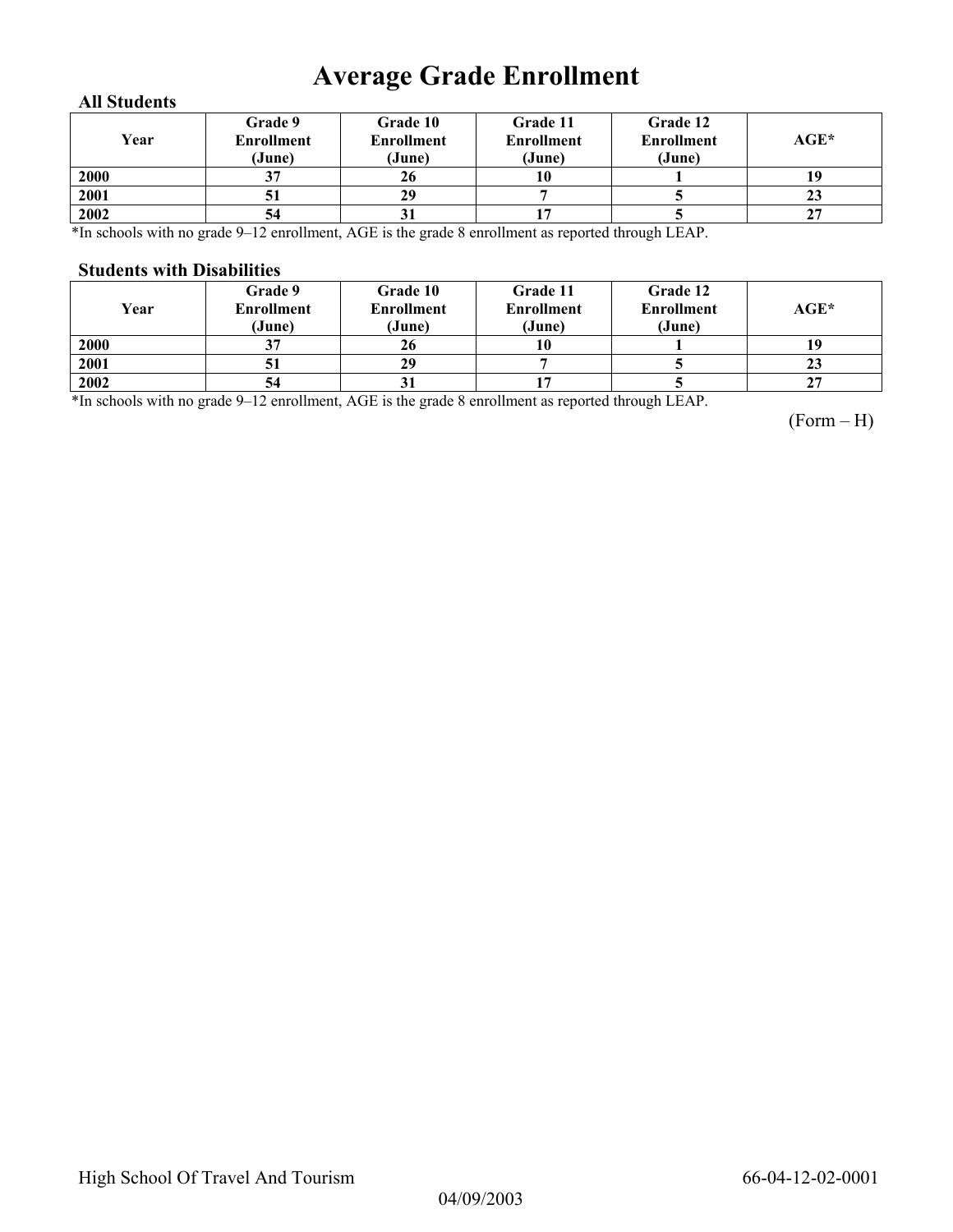# **Regents Examinations**

|                                       | <b>All Students</b>                          |                  |                  |                  | <b>Students with Disabilities</b> |                  |
|---------------------------------------|----------------------------------------------|------------------|------------------|------------------|-----------------------------------|------------------|
|                                       | 2000                                         | 2001             | 2002             | 2000             | 2001                              | 2002             |
| <b>Average Grade Enrollment (AGE)</b> | 19                                           | 23               | 27               | 19               | 23                                | 27               |
|                                       | <b>Sequential Mathematics, Course II</b>     |                  |                  |                  |                                   |                  |
| Number Tested                         | 3                                            | 4                | $\theta$         | 3                | 4                                 | $\boldsymbol{0}$ |
| Number Scoring 55-100                 | #                                            | #                | $\boldsymbol{0}$ | $\#$             | $\overline{\#}$                   | $\mathbf{0}$     |
| Number Scoring 65-100                 | #                                            | $\#$             | $\theta$         | $\#$             | $\#$                              | $\theta$         |
| Number Scoring 85-100                 | #                                            | #                | $\boldsymbol{0}$ | #                | #                                 | $\mathbf{0}$     |
| Percentage of AGE Tested              | #                                            | #                | 0%               | #                | #                                 | $0\%$            |
| Percentage of AGE Scoring 55-100      | #                                            | $\overline{\#}$  | 0%               | $\overline{\#}$  | #                                 | $0\%$            |
| Percentage of AGE Scoring 65-100      | #                                            | $\#$             | $0\%$            | #                | $\overline{\#}$                   | $0\%$            |
| Percentage of AGE Scoring 85-100      | $\#$                                         | $\#$             | $0\%$            | $\#$             | $\#$                              | $0\%$            |
| Percentage of Tested Scoring 65-100   | $\overline{\#}$                              | $\overline{\#}$  | $0\%$            | $\overline{\#}$  | $\overline{\#}$                   | $0\%$            |
|                                       | <b>Sequential Mathematics, Course III</b>    |                  |                  |                  |                                   |                  |
| Number Tested                         | $\boldsymbol{0}$                             | $\mathbf{0}$     | $\boldsymbol{0}$ | $\boldsymbol{0}$ | $\boldsymbol{0}$                  | $\boldsymbol{0}$ |
| Number Scoring 55-100                 | $\overline{0}$                               | $\overline{0}$   | $\overline{0}$   | $\overline{0}$   | $\overline{0}$                    | $\overline{0}$   |
| Number Scoring 65-100                 | $\overline{0}$                               | $\mathbf{0}$     | $\mathbf{0}$     | $\mathbf{0}$     | $\theta$                          | $\theta$         |
| Number Scoring 85-100                 | $\mathbf{0}$                                 | $\theta$         | $\theta$         | $\Omega$         | $\Omega$                          | $\Omega$         |
| Percentage of AGE Tested              | $0\%$                                        | 0%               | $0\%$            | 0%               | $0\%$                             | $0\%$            |
| Percentage of AGE Scoring 55-100      | $0\%$                                        | $0\%$            | $0\%$            | 0%               | $0\%$                             | $0\%$            |
| Percentage of AGE Scoring 65-100      | $0\%$                                        | $0\%$            | $0\%$            | 0%               | $0\%$                             | $0\%$            |
| Percentage of AGE Scoring 85-100      | 0%                                           | 0%               | 0%               | $0\%$            | $0\%$                             | $0\%$            |
| Percentage of Tested Scoring 65-100   | $0\%$                                        | 0%               | 0%               | 0%               | $0\%$                             | $0\%$            |
|                                       | Mathematics B (first administered June 2001) |                  |                  |                  |                                   |                  |
| Number Tested                         |                                              | $\boldsymbol{0}$ | $\theta$         |                  | $\mathbf{0}$                      | $\mathbf{0}$     |
| Number Scoring 55-100                 |                                              | $\theta$         | $\mathbf{0}$     |                  | $\theta$                          | $\mathbf{0}$     |
| Number Scoring 65-100                 |                                              | $\boldsymbol{0}$ | $\boldsymbol{0}$ |                  | $\boldsymbol{0}$                  | $\boldsymbol{0}$ |
| Number Scoring 85-100                 |                                              | $\mathbf{0}$     | $\boldsymbol{0}$ |                  | $\mathbf{0}$                      | $\mathbf{0}$     |
| Percentage of AGE Tested              |                                              | 0%               | $0\%$            |                  | $0\%$                             | $0\%$            |
| Percentage of AGE Scoring 55-100      |                                              | 0%               | $0\%$            |                  | $0\%$                             | $0\%$            |
| Percentage of AGE Scoring 65-100      |                                              | 0%               | $0\%$            |                  | $0\%$                             | $0\%$            |
| Percentage of AGE Scoring 85-100      |                                              | $0\%$            | $0\%$            |                  | $0\%$                             | $0\%$            |
| Percentage of Tested Scoring 65-100   |                                              | $0\%$            | $0\%$            |                  | $0\%$                             | $0\%$            |

 $(Form - K)$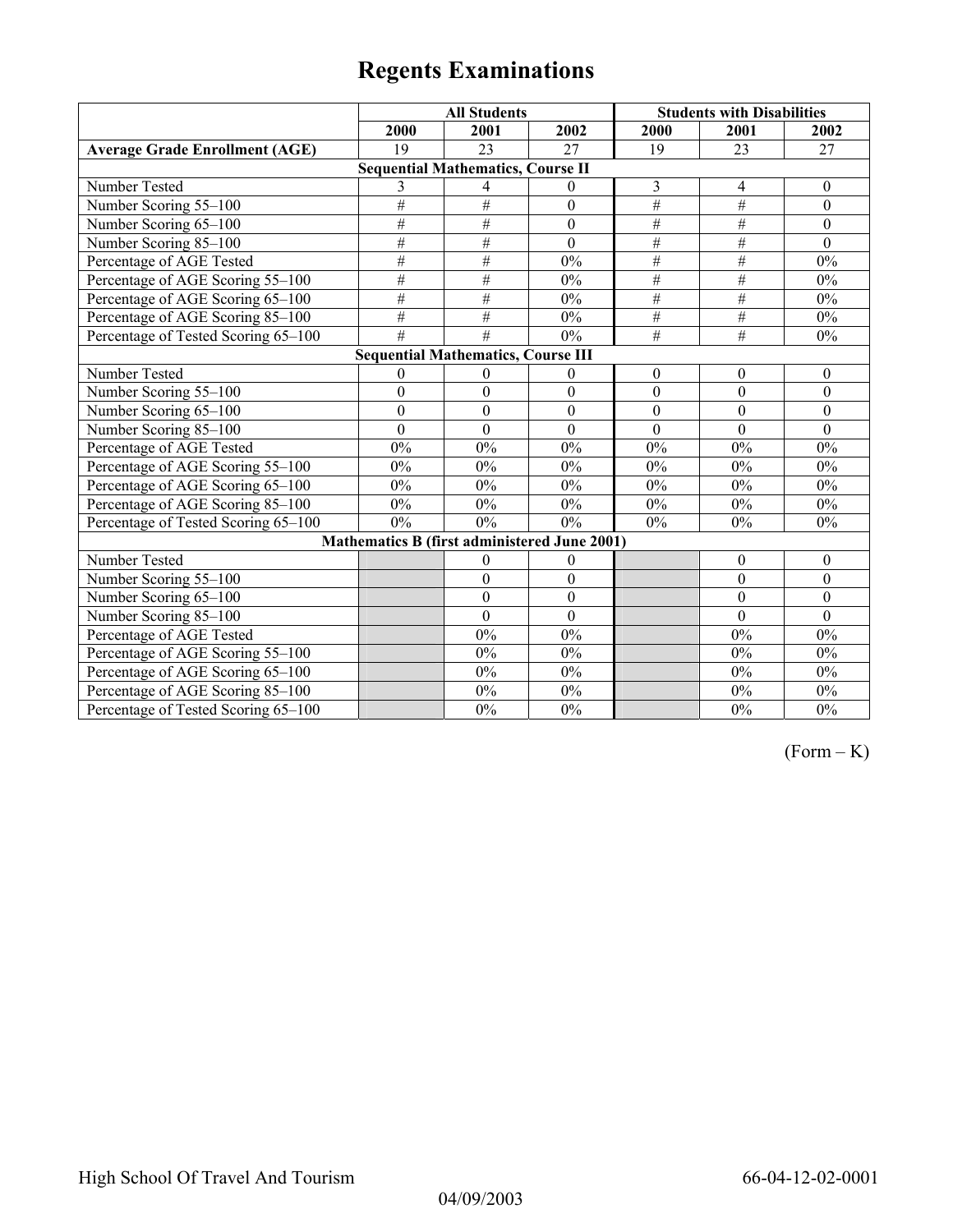## **Introduction to Occupations Examination**

|                                   | 1999–2000         |           | 2000-2001         |           | $2001 - 2002$     |           |
|-----------------------------------|-------------------|-----------|-------------------|-----------|-------------------|-----------|
|                                   | <b>No. Tested</b> | % Passing | <b>No. Tested</b> | % Passing | <b>No. Tested</b> | % Passing |
| <b>General-Education Students</b> |                   | $0\%$     |                   | 0%        |                   | $0\%$     |
| <b>Students with Disabilities</b> |                   | $0\%$     |                   | 0%        |                   | $0\%$     |

On school reports, 1999–2000 and 2000–2001 data are for all students with disabilities enrolled in the school. District reports contain data for all students with disabilities enrolled in the district for the 1999–2000, 2000–2001, and 2001–2002 school years.

## **Elementary-Level Social Studies**

|                 |                                   | <b>Number</b><br><b>Tested</b> | $%$ at<br>Level 1 | $%$ at<br><b>Level 2</b> | $%$ at<br>Level 3 | $%$ at<br><b>Level 4</b> |
|-----------------|-----------------------------------|--------------------------------|-------------------|--------------------------|-------------------|--------------------------|
|                 | <b>General-Education Students</b> |                                | $0\%$             | $0\%$                    | $0\%$             | $0\%$                    |
| <b>Nov 2001</b> | <b>Students with Disabilities</b> |                                | $0\%$             | 0%                       | $0\%$             | $0\%$                    |
|                 | All Students                      |                                | $0\%$             | $0\%$                    | $0\%$             | $0\%$                    |

## **Middle-Level Social Studies**

|                  |                                   | <b>Number</b><br><b>Tested</b> | $%$ at<br>Level 1 | $%$ at<br>Level 2 | $%$ at<br>Level 3 | $%$ at<br>Level 4 |
|------------------|-----------------------------------|--------------------------------|-------------------|-------------------|-------------------|-------------------|
|                  | <b>General-Education Students</b> |                                | $0\%$             | $0\%$             | $0\%$             | $0\%$             |
| <b>June 2002</b> | <b>Students with Disabilities</b> |                                | 24%               | 76%               | $0\%$             | $0\%$             |
|                  | All Students                      | 21                             | 24%               | 76%               | $0\%$             | $0\%$             |

 $(Form - N)$